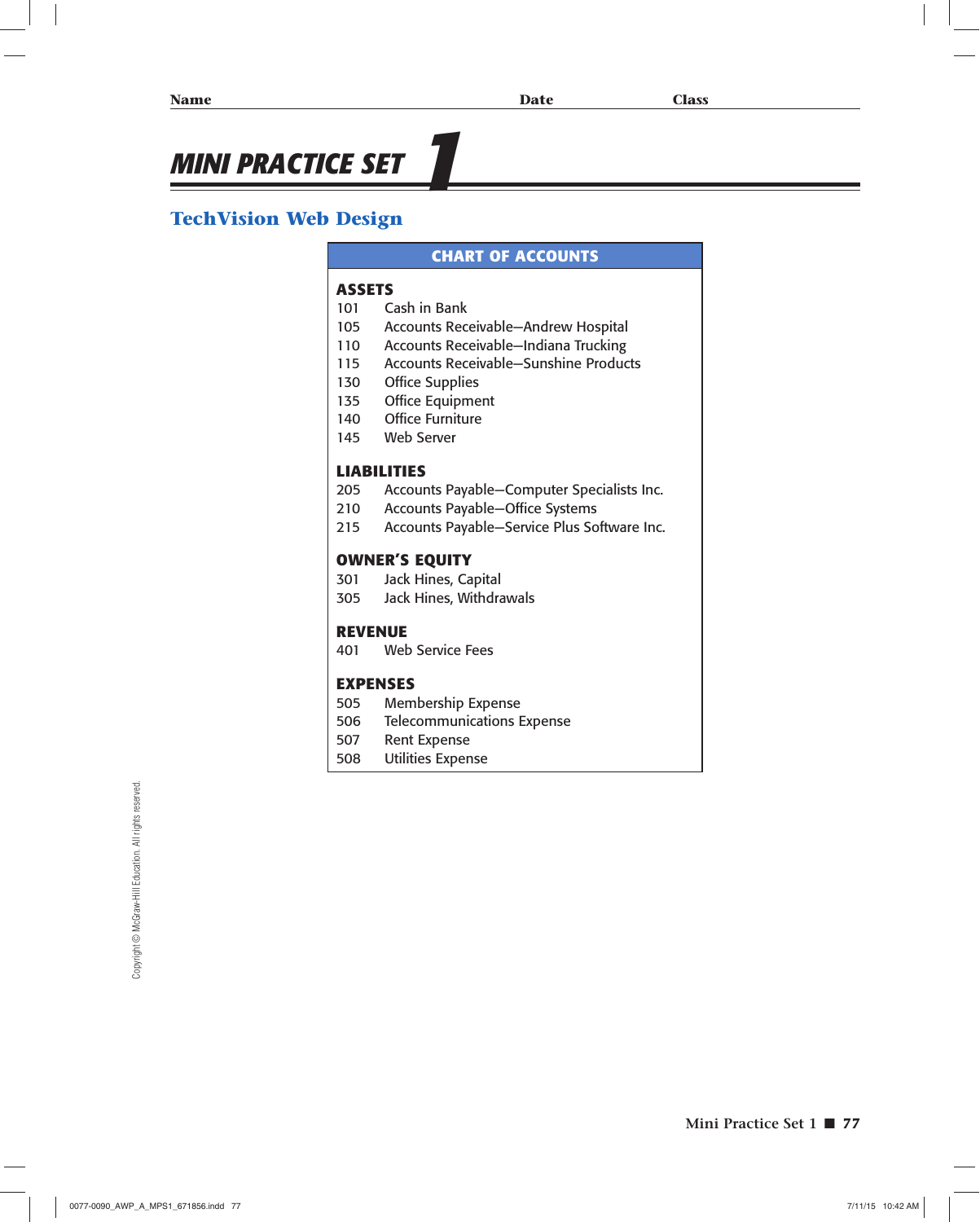# **Mini Practice Set 1** *(textbook p. 194)*

**Instructions:** *Use the following source documents to record the transactions for this practice set.*

| <b>TechVision Web Design</b><br><b>MEMORANDUM1</b><br>717 E. Colorado Blvd., #1<br>Pasadena, CA 90017<br><b>Accounting Clerk</b><br>TO:<br>FROM:<br>May 1, 20--<br>DATE:<br>SUBJECT: Investment<br>Please make necessary entry to record Jack Hines' investment of<br>\$50,000 into the business.                                     | <b>INVOICE NO. WS4658421</b><br>  COMPUTER SPECIALISTS INC.  <br>1231 Reseda Blvd., #2A<br>DATE: May 7, 20--<br>Reseda, CA 91124<br><b>ORDER NO.:</b><br><b>TechVision Web Design</b><br>SHIPPED BY:<br><b>TO</b><br>717 E. Colorado Blvd., #1<br><b>TERMS:</b><br>Pasadena, CA 90017<br><b>ITEM</b><br>UNIT PRICE<br>QTY.<br><b>TOTAL</b><br>$\mathbf{1}$<br>Web server<br>\$35,000.00<br>\$35,000.00 |
|---------------------------------------------------------------------------------------------------------------------------------------------------------------------------------------------------------------------------------------------------------------------------------------------------------------------------------------|--------------------------------------------------------------------------------------------------------------------------------------------------------------------------------------------------------------------------------------------------------------------------------------------------------------------------------------------------------------------------------------------------------|
| <b>TechVision Web Design</b><br><b>MEMORANDUM 2</b><br>717 E. Colorado Blvd., #1<br>Pasadena, CA 90017<br><b>Accounting Clerk</b><br>TO:<br>FROM:<br>May 2, 20--<br>DATE:<br>SUBJECT: Additional investment<br>Record additional investment of a desktop computer and printer (office<br>equipment) worth \$3,500 made by Jack Hines. | <b>RECEIPT</b><br><b>TechVision Web Design</b><br>717 E. Colorado Blvd., #1<br>No. 101<br>Pasadena, CA 90017<br>May 9<br>$20^{--}$<br>RECEIVED FROM James Market<br>$\frac{$1,000.00}{}$<br>One thousand and $00/100$ –<br>$-$ DOLLARS<br>FOR Web site services<br>RECEIVED BY <i>Jack Hines</i>                                                                                                       |
| 101<br><b>TechVision Web Design</b><br>90-7177<br>717 E. Colorado Blvd., #1<br>3222<br>Pasadena, CA 90017<br>DATE $May 2$ 20-<br>\$125.00<br>PAY TO THE Office Mart<br>One hundred twenty-five and <sup>00</sup> /100 – DOLLARS                                                                                                       | <b>INVOICE NO. 101</b><br><b>TechVision Web Design</b><br>717 E. Colorado Blvd., #1<br>DATE: May 11, 20--<br>Pasadena, CA 90017<br><b>ORDER NO.:</b><br><b>Andrew Hospital</b><br>SHIPPED BY:<br><b>TO</b><br>1314 Sherman Way<br><b>TERMS:</b><br>Van Nuys, CA 91331<br>QTY.<br><b>ITEM</b><br>UNIT PRICE<br><b>TOTAL</b><br>N/A<br>Web site design services<br>\$3,000.00<br>\$3,000.00              |
| <b>Ist</b> First Bank<br>MEMO Office supplies<br><b>Jack Hines</b><br>#322271779# 0710613 #101                                                                                                                                                                                                                                        |                                                                                                                                                                                                                                                                                                                                                                                                        |

Copyright @ McGraw-Hill Education. All rights reserved. Copyright © McGraw-Hill Education. All rights reserved.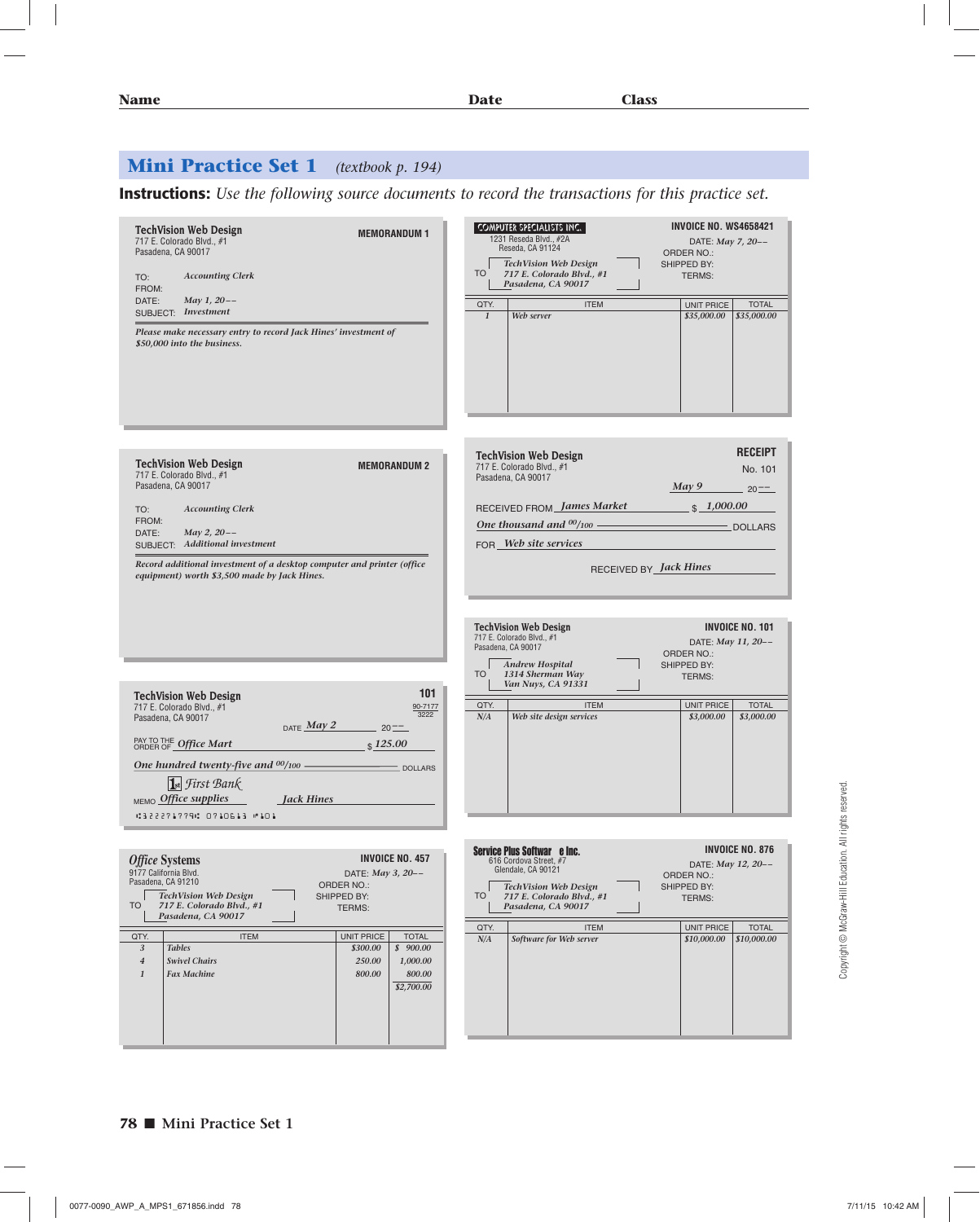| <b>TechVision Web Design</b>            | 102             |
|-----------------------------------------|-----------------|
| 717 E. Colorado Blvd., #1               | 90-7177<br>3222 |
| Pasadena, CA 90017<br>DATE May 14       |                 |
|                                         | $20 - -$        |
| PAY TO THE DWP                          | $\sqrt{118.00}$ |
|                                         |                 |
| One hundred eighteen and $00/100$       | <b>DOLLARS</b>  |
| 1st First Bank                          |                 |
| <b>Jack Hines</b><br>MEMO Electric bill |                 |
| למני בנפתנלת מפללנלנו                   |                 |
|                                         |                 |

| <b>TechVision Web Design</b><br>717 E. Colorado Blvd., #1<br>Pasadena, CA 90017 | $_{\text{DATE}}$ May 15 | 103<br>90-7177<br>3222<br>$20^{--}$ |
|---------------------------------------------------------------------------------|-------------------------|-------------------------------------|
| PAY TO THE <i>Jack Hines</i>                                                    |                         | \$2,500.00                          |
| Two thousand five hundred and $00/100$ $\_\_$                                   |                         | <b>DOLLARS</b>                      |
| 1st First Bank<br>MEMO Personal withdrawal<br>.322271779. 8718613 -183          | <b>Jack Hines</b>       |                                     |

| <b>TO</b> | <b>TechVision Web Design</b><br>717 E. Colorado Blvd., #1<br>Pasadena, CA 90017<br><b>Sunshine Products</b><br>1213 Oceanview Street<br>Santa Monica, CA 90171 | INVOICE NO. 102<br>DATE: May 17, 20--<br>ORDER NO.:<br>SHIPPED BY:<br><b>TERMS:</b> |                   |              |
|-----------|----------------------------------------------------------------------------------------------------------------------------------------------------------------|-------------------------------------------------------------------------------------|-------------------|--------------|
| QTY.      | <b>ITEM</b>                                                                                                                                                    |                                                                                     | <b>UNIT PRICE</b> | <b>TOTAL</b> |
| N/A       | Web site design                                                                                                                                                |                                                                                     | \$5,000.00        | \$5,000.00   |

| <b>TechVision Web Design</b><br>717 E. Colorado Blvd., #1<br>Pasadena, CA 90017 | 90-717                                                  |
|---------------------------------------------------------------------------------|---------------------------------------------------------|
| PAY TO THE Office Mart                                                          | $_{\text{DATE}}$ May 18<br>$20^{--}$<br>$\sqrt{275.00}$ |
| Two hundred seventy-five and $00/100$ .                                         |                                                         |
| $\int$ st First Bank                                                            |                                                         |
| MEMO Filing cabinet                                                             | Jack Hines                                              |
| <b>13222717791 8718613 #184</b>                                                 |                                                         |

| <b>TechVision Web Design</b><br>717 E. Colorado Blvd., #1<br>Pasadena, CA 90017 | <b>RECEIPT</b><br>No. 102 |
|---------------------------------------------------------------------------------|---------------------------|
| <b>May 19</b>                                                                   |                           |
| \$4,000.00<br>RECEIVED FROM Intercom Inc.                                       |                           |
| Four thousand and $\frac{00}{100}$ — — —                                        | DOLLARS                   |
| Web site maintenance for one year                                               |                           |
| RECEIVED BY <i>Jack Hines</i>                                                   |                           |

| Pasadena, CA 90017<br><b>TO</b> | <b>TechVision Web Design</b><br>717 E. Colorado Blvd., #1<br><b>Indiana Trucking</b><br>28111 Soledad Canyon<br>Newhall, CA 90011 | <b>INVOICE NO. 103</b><br>DATE: May 20, 20--<br>ORDER NO.:<br>SHIPPED BY:<br><b>TERMS:</b> |                   |              |
|---------------------------------|-----------------------------------------------------------------------------------------------------------------------------------|--------------------------------------------------------------------------------------------|-------------------|--------------|
| QTY.                            | <b>ITEM</b>                                                                                                                       |                                                                                            | <b>UNIT PRICE</b> | <b>TOTAL</b> |
| N/A                             | Design services                                                                                                                   |                                                                                            | \$2,000.00        | \$2,000.00   |

| <b>TechVision Web Design</b>                      |                          | <b>RECEIPT</b> |
|---------------------------------------------------|--------------------------|----------------|
| 717 E. Colorado Blvd., #1<br>Pasadena, CA 90017   |                          | No. 103        |
|                                                   | May 21                   | $20 - -$       |
| <b>Sunshine Products</b><br><b>RECEIVED FROM_</b> | $\frac{1}{2}$ , 2,500.00 |                |
| Two thousand five hundred and $00/100$ — — — — —  |                          | <b>DOLLARS</b> |
| $FOR$ Payment on account                          |                          |                |
|                                                   |                          |                |

RECEIVED BY *Jack Hines*

| <b>TechVision Web Design</b><br>717 E. Colorado Blvd., #1<br>Pasadena, CA 90017 | $_{\text{DATE}}$ May 22 | 105<br>90-7177<br>3222<br>$20 - -$ |
|---------------------------------------------------------------------------------|-------------------------|------------------------------------|
| PAY TO THE Telecom                                                              |                         | $\frac{1}{2}$ 4,900.00             |
| Four thousand nine hundred and $00/100$                                         |                         | DOLLARS                            |
| 1st First Bank                                                                  |                         |                                    |
| MEMO Telephone services                                                         | <b>Jack Hines</b>       |                                    |
| .:322271779. 8718613 ™185                                                       |                         |                                    |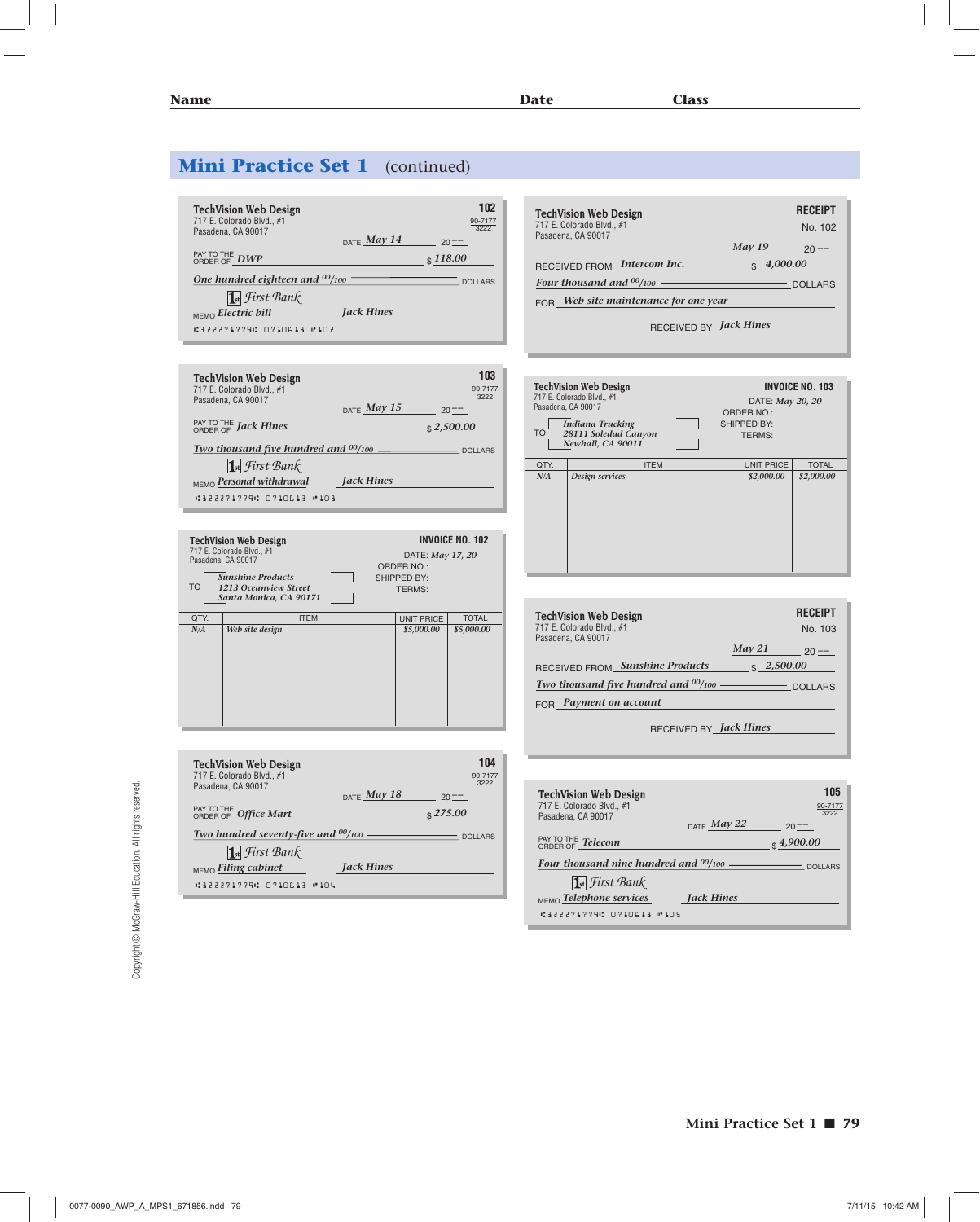| <b>TechVision Web Design</b><br>717 E. Colorado Blvd., #1<br>Pasadena, CA 90017     | 106<br>90-7177<br>3222 |
|-------------------------------------------------------------------------------------|------------------------|
| DATE $May 22$                                                                       | $20 - -$               |
| PAY TO THE Service Plus Software Inc.                                               | \$3,333.00             |
| Three thousand three hundred thirty-three and $\frac{00}{100}$ – <sub>DOLLARS</sub> |                        |
| 1st First Bank                                                                      |                        |
| <b>Jack Hines</b><br>$MEMO$ On account                                              |                        |
| .:322271779. 8718613 ™186                                                           |                        |

| <b>TechVision Web Design</b><br>717 E. Colorado Blvd., #1<br>Pasadena, CA 90017 | DATE $May 25$     | 107<br>3222<br>$20 - -$ |
|---------------------------------------------------------------------------------|-------------------|-------------------------|
| PAY TO THE Office Systems                                                       |                   | \$2,000.00              |
| Two thousand and $00/100$                                                       |                   | <b>DOLLARS</b>          |
| <b>1st</b> First Bank                                                           |                   |                         |
| $MEMO$ On account                                                               | <b>Jack Hines</b> |                         |
| C322271779C 8718613<br>$\mathbb{P}$ 10 7                                        |                   |                         |

| <b>TechVision Web Design</b><br>717 E. Colorado Blvd., #1<br>Pasadena, CA 90017 |            | <b>RECEIPT</b><br>No. 104 |
|---------------------------------------------------------------------------------|------------|---------------------------|
|                                                                                 | May 26     | $20 - -$                  |
| RECEIVED FROM Job Info. Services                                                | \$1,000.00 |                           |
|                                                                                 |            | DOLLARS                   |
| $FOR$ 2 months of Web site services                                             |            |                           |
|                                                                                 |            |                           |

RECEIVED BY *Jack Hines*

| <b>TechVision Web Design</b><br>717 E. Colorado Blvd., #1<br>Pasadena, CA 90017 |                         | 108<br>90-7177<br>3222 |
|---------------------------------------------------------------------------------|-------------------------|------------------------|
|                                                                                 | $_{\text{DATE}}$ May 27 | $20 - -$               |
| PAY TO THE All Inclusive Group                                                  |                         | \$7,000.00             |
| Seven thousand and $00/100$                                                     |                         | <b>DOLLARS</b>         |
| 1st First Bank                                                                  |                         |                        |
| MEMO Membership dues                                                            | <b>Jack Hines</b>       |                        |
| .:322271779. 8718613 ™188                                                       |                         |                        |

| <b>TechVision Web Design</b><br>717 E. Colorado Blvd., #1<br>Pasadena, CA 90017 | DATE $May 30$     | 109<br>90-7177<br>3222<br>$20 - -$ |
|---------------------------------------------------------------------------------|-------------------|------------------------------------|
| PAY TO THE <b>Property Management</b>                                           |                   | \$750.00                           |
|                                                                                 |                   | <b>DOLLARS</b>                     |
| $\overline{\mathbf{1}}$ st $\mathcal{F}$ tirst $\mathcal{B}$ an $\mathcal{K}$   |                   |                                    |
| MEMO Rent                                                                       | <b>Jack Hines</b> |                                    |
| .:322271779. 8718613 ™189                                                       |                   |                                    |

| <b>TechVision Web Design</b><br>717 E. Colorado Blvd., #1<br>Pasadena, CA 90017 | 110<br>90-7177<br>3222    |
|---------------------------------------------------------------------------------|---------------------------|
|                                                                                 | DATE $May 30$<br>$20 - -$ |
| PAY TO THE <b>Jack Hines</b>                                                    | \$2.500.00                |
|                                                                                 | <b>DOLLARS</b>            |
| <b>1st</b> First Bank                                                           |                           |
| MEMO Personal withdrawal                                                        | <b>Jack Hines</b>         |
| 03222717790 0710613 @110                                                        |                           |

| <b>TechVision Web Design</b><br>717 E. Colorado Blvd., #1<br>Pasadena, CA 90017 |                         | 111<br>90-7177<br>3222 |
|---------------------------------------------------------------------------------|-------------------------|------------------------|
|                                                                                 | $_{\text{DATE}}$ May 30 | $20 - -$               |
| PAY TO THE Computer Specialists Inc.                                            |                         | \$25,000.00            |
| Twenty-five thousand and $00/100$ —                                             |                         | <b>DOLLARS</b>         |
| $\prod$ <sub>st</sub> <i>First Bank</i>                                         |                         |                        |
| $MEMO$ On account                                                               | <b>Jack Hines</b>       |                        |
| <b>C322271779C 0710613 #111</b>                                                 |                         |                        |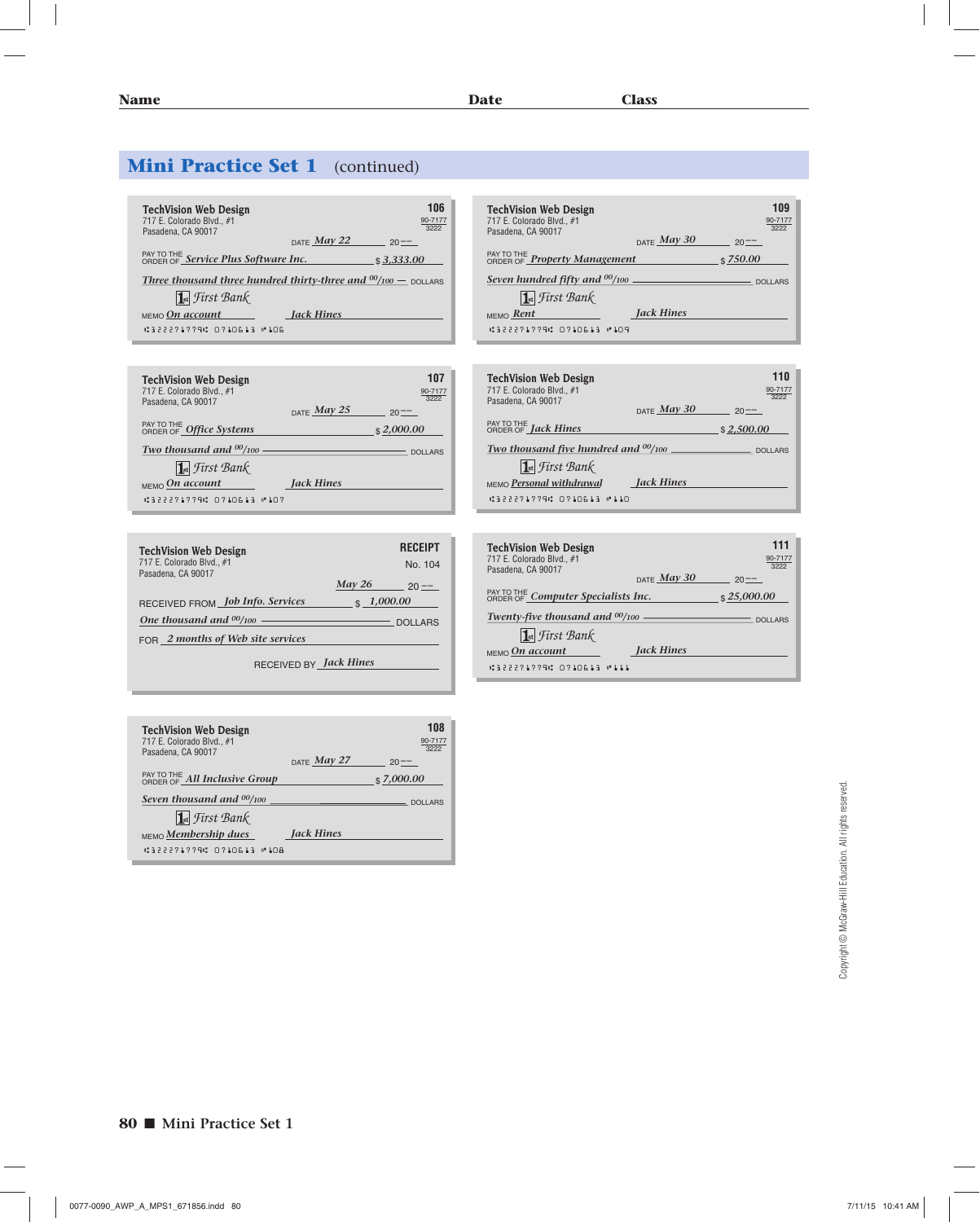### GENERAL JOURNAL

PAGE

|                          | <b>DATE</b> | <b>DESCRIPTION</b> | POST. | <b>DEBIT</b> |   | CREDIT |  |                |
|--------------------------|-------------|--------------------|-------|--------------|---|--------|--|----------------|
| $\overline{\mathcal{L}}$ |             |                    |       |              |   |        |  | $\overline{1}$ |
| $\overline{2}$           |             |                    |       |              |   |        |  | $\overline{2}$ |
| $\overline{\mathbf{3}}$  |             |                    |       |              |   |        |  | $\overline{3}$ |
| $\overline{4}$           |             |                    |       |              |   |        |  | $\overline{4}$ |
| $\overline{5}$           |             |                    |       |              |   |        |  | $\overline{5}$ |
| 6                        |             |                    |       |              |   |        |  | 6              |
| $\overline{1}$           |             |                    |       |              |   |        |  | $\overline{1}$ |
| $\frac{8}{1}$            |             |                    |       |              |   |        |  | $\overline{8}$ |
| 9                        |             |                    |       |              |   |        |  | $\overline{9}$ |
| $\frac{10}{10}$          |             |                    |       |              |   |        |  | 10             |
| 11                       |             |                    |       |              |   |        |  | 11             |
| 12                       |             |                    |       |              |   |        |  | 12             |
| $\frac{13}{2}$           |             |                    |       |              |   |        |  | $\frac{13}{2}$ |
| 14                       |             |                    |       |              |   |        |  | 14             |
| 15                       |             |                    |       |              |   |        |  | 15             |
| 16                       |             |                    |       |              |   |        |  | 16             |
| 17                       |             |                    |       |              |   |        |  | 17             |
| 18                       |             |                    |       |              |   |        |  | 18             |
| 19                       |             |                    |       |              |   |        |  | 19             |
| 20                       |             |                    |       |              |   |        |  | 20             |
| 21                       |             |                    |       |              |   |        |  | 21             |
| 22                       |             |                    |       |              |   |        |  | 22             |
| 23                       |             |                    |       |              |   |        |  | 23             |
| 24                       |             |                    |       |              |   |        |  | 24             |
| 25                       |             |                    |       |              |   |        |  | 25             |
| 26                       |             |                    |       |              |   |        |  | 26             |
| 27                       |             |                    |       |              |   |        |  | 27             |
| 28                       |             |                    |       |              |   |        |  | 28             |
| 29                       |             |                    |       |              |   |        |  | 29             |
| $\frac{30}{2}$           |             |                    |       |              |   |        |  | 30             |
| 31                       |             |                    |       |              |   |        |  | 31             |
| $\frac{32}{2}$           |             |                    |       |              |   |        |  | 32             |
| $\frac{33}{2}$           |             |                    |       |              |   |        |  | 33             |
| $\frac{34}{2}$           |             |                    |       |              |   |        |  | 34             |
| $\frac{35}{2}$           |             |                    |       |              |   |        |  | 35             |
| $\frac{36}{ }$           |             |                    |       |              |   |        |  | 36             |
| 37<br>Ш                  |             |                    |       |              | Ш |        |  | $\frac{37}{1}$ |

Copyright © McGraw-Hill Education. All rights reserved. Copyright © McGraw-Hill Education. All rights reserved.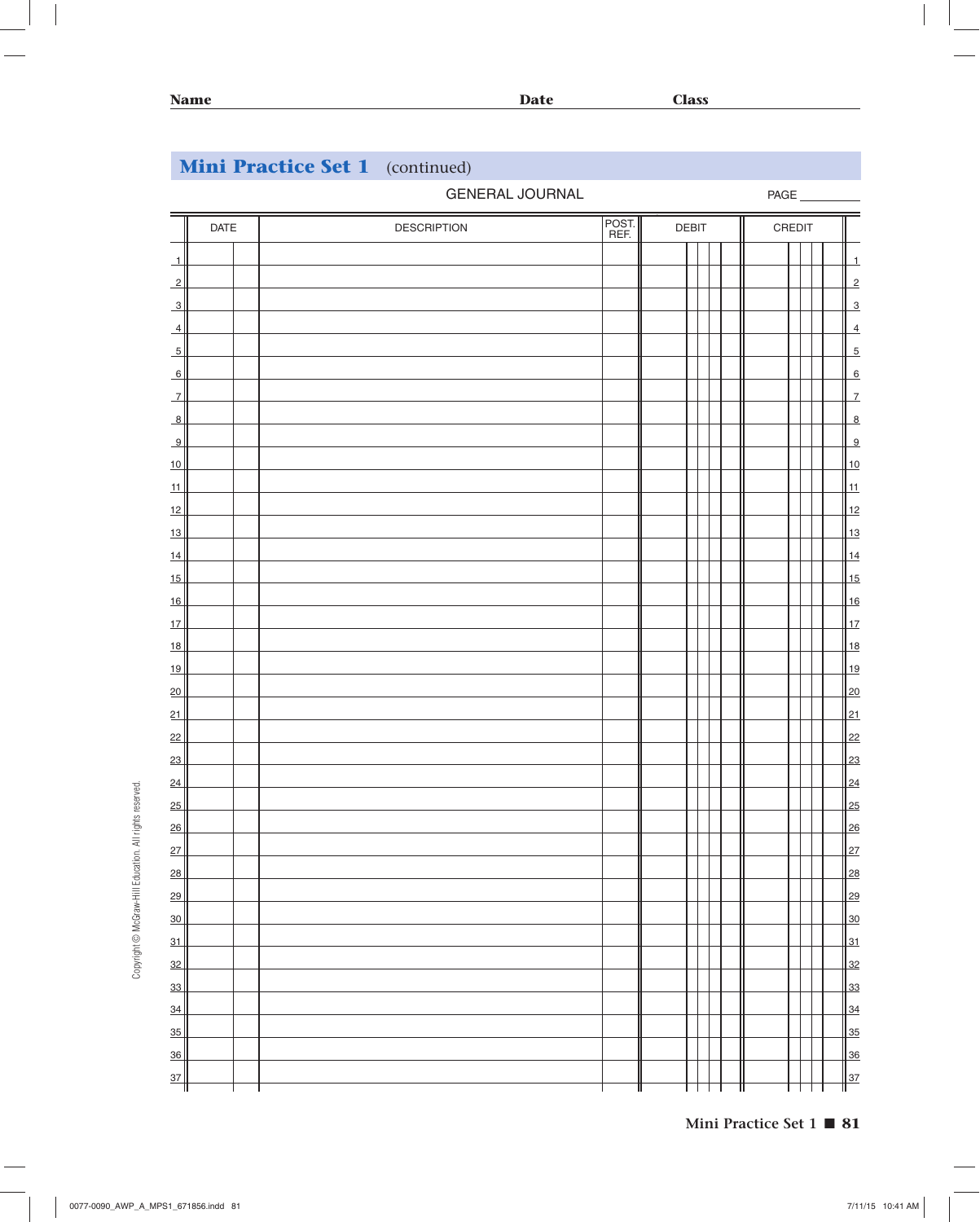|                         |      | <b>GENERAL JOURNAL</b> |               |              |  |        | PAGE |                 |
|-------------------------|------|------------------------|---------------|--------------|--|--------|------|-----------------|
|                         | DATE | <b>DESCRIPTION</b>     | POST.<br>REF. | <b>DEBIT</b> |  | CREDIT |      |                 |
| $\rightarrow$           |      |                        |               |              |  |        |      | $\mathbf{1}$    |
| $\overline{2}$          |      |                        |               |              |  |        |      | $\overline{c}$  |
| $\overline{\mathbf{3}}$ |      |                        |               |              |  |        |      | $\overline{3}$  |
| $\overline{4}$          |      |                        |               |              |  |        |      | $\overline{4}$  |
| $\overline{5}$          |      |                        |               |              |  |        |      | $\overline{5}$  |
| 6                       |      |                        |               |              |  |        |      | 6               |
| $\overline{1}$          |      |                        |               |              |  |        |      | $\overline{7}$  |
| $\frac{8}{3}$           |      |                        |               |              |  |        |      | $\overline{8}$  |
| 9                       |      |                        |               |              |  |        |      | $\overline{9}$  |
| 10                      |      |                        |               |              |  |        |      | 10              |
| 11                      |      |                        |               |              |  |        |      | 11              |
| 12                      |      |                        |               |              |  |        |      | 12              |
| $\frac{13}{2}$          |      |                        |               |              |  |        |      | 13              |
| $\frac{14}{1}$          |      |                        |               |              |  |        |      | $\frac{14}{3}$  |
| 15                      |      |                        |               |              |  |        |      | 15              |
| 16                      |      |                        |               |              |  |        |      | 16              |
| 17                      |      |                        |               |              |  |        |      | 17              |
| 18                      |      |                        |               |              |  |        |      | 18              |
| 19                      |      |                        |               |              |  |        |      | <u>  19</u>     |
| 20                      |      |                        |               |              |  |        |      | 20              |
| 21                      |      |                        |               |              |  |        |      | 21              |
| 22                      |      |                        |               |              |  |        |      | 22              |
| 23                      |      |                        |               |              |  |        |      | 23              |
| 24                      |      |                        |               |              |  |        |      | $\frac{24}{3}$  |
| 25                      |      |                        |               |              |  |        |      | 25              |
| 26                      |      |                        |               |              |  |        |      | $\frac{126}{2}$ |
| 27                      |      |                        |               |              |  |        |      | 27              |
| 28                      |      |                        |               |              |  |        |      | 28              |
| 29                      |      |                        |               |              |  |        |      | 29              |
| $\overline{30}$         |      |                        |               |              |  |        |      | <u>30</u>       |
| 31                      |      |                        |               |              |  |        |      | 31              |
| $\frac{32}{2}$          |      |                        |               |              |  |        |      | 32              |
| $\frac{33}{2}$          |      |                        |               |              |  |        |      | 33              |
| $\frac{34}{3}$          |      |                        |               |              |  |        |      | 34              |
| $\frac{35}{5}$          |      |                        |               |              |  |        |      | 35              |
| $\frac{36}{5}$          |      |                        |               |              |  |        |      | 36              |
| $\frac{37}{2}$          |      |                        |               |              |  |        |      | 37              |

Copyright @ McGraw-Hill Education. All rights reserved. Copyright © McGraw-Hill Education. All rights reserved.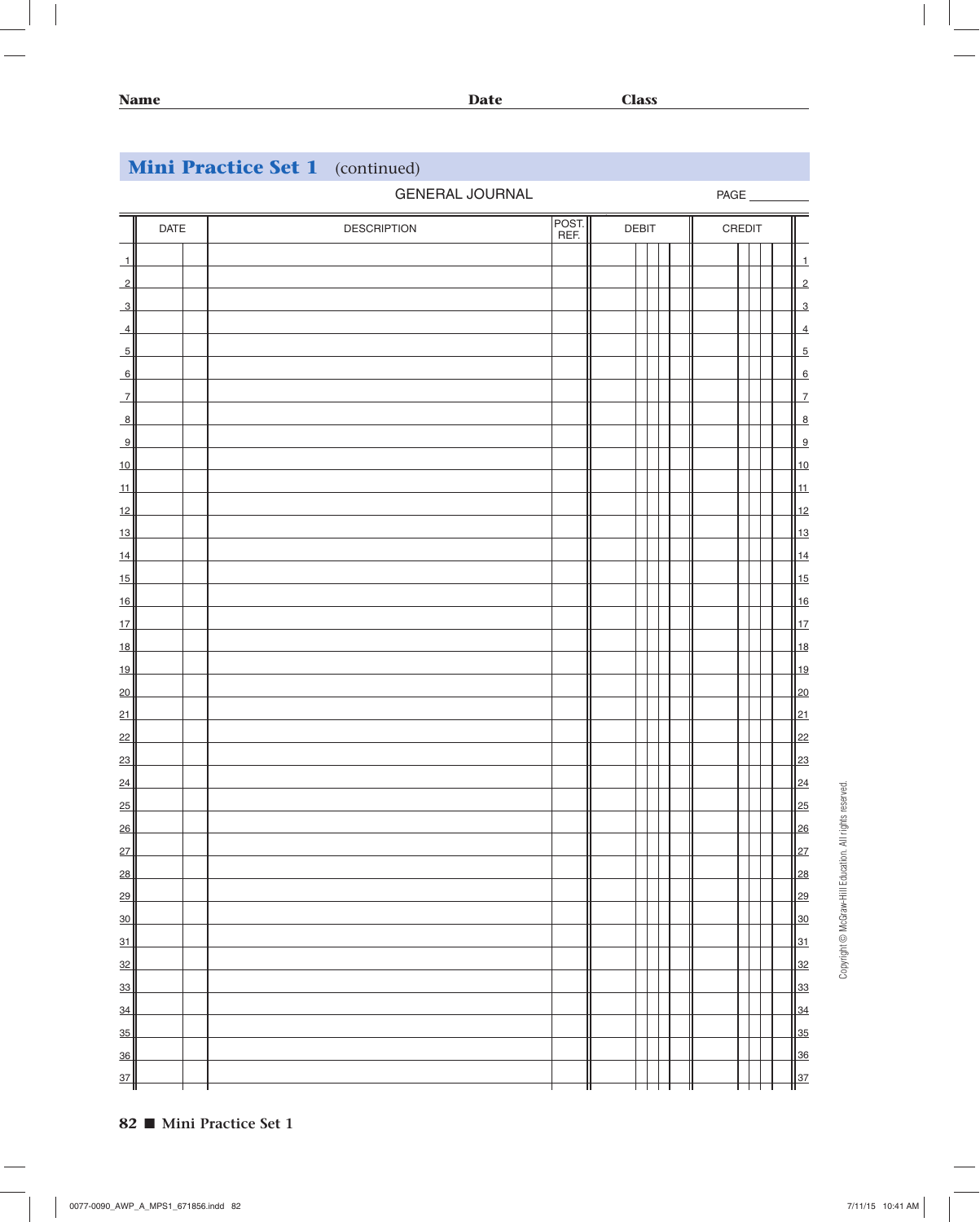# GENERAL LEDGER ACCOUNT ACCOUNT NO.  $\equiv$ DATE DESCRIPTION POST. POST. DEBIT CREDIT <u>DEBIT BALANCE</u><br>REF. DEBIT CREDIT DEBIT II DEBIT **CREDIT**  $\downarrow \downarrow \downarrow$

# ACCOUNT ACCOUNT NO.

| DATE | <b>DESCRIPTION</b> | <b>POST</b> | <b>DEBIT</b> |  | CREDIT |  |              |  | <b>BALANCE</b> |               |  |
|------|--------------------|-------------|--------------|--|--------|--|--------------|--|----------------|---------------|--|
|      |                    | REF.        |              |  |        |  | <b>DEBIT</b> |  |                | <b>CREDIT</b> |  |
|      |                    |             |              |  |        |  |              |  |                |               |  |
|      |                    |             |              |  |        |  |              |  |                |               |  |
|      |                    |             |              |  |        |  |              |  |                |               |  |
|      |                    |             |              |  |        |  |              |  |                |               |  |

ACCOUNT ACCOUNT NO.

| DATE | <b>DESCRIPTION</b> | POS1 | <b>DEBIT</b> |  | CREDIT |  |  |              |  | <b>BALANCE</b> |               |  |
|------|--------------------|------|--------------|--|--------|--|--|--------------|--|----------------|---------------|--|
|      |                    | REF. |              |  |        |  |  | <b>DEBIT</b> |  |                | <b>CREDIT</b> |  |
|      |                    |      |              |  |        |  |  |              |  |                |               |  |
|      |                    |      |              |  |        |  |  |              |  |                |               |  |
|      |                    |      |              |  |        |  |  |              |  |                |               |  |
|      |                    |      |              |  |        |  |  |              |  |                |               |  |
|      |                    |      |              |  |        |  |  |              |  |                |               |  |
|      |                    |      |              |  |        |  |  |              |  |                |               |  |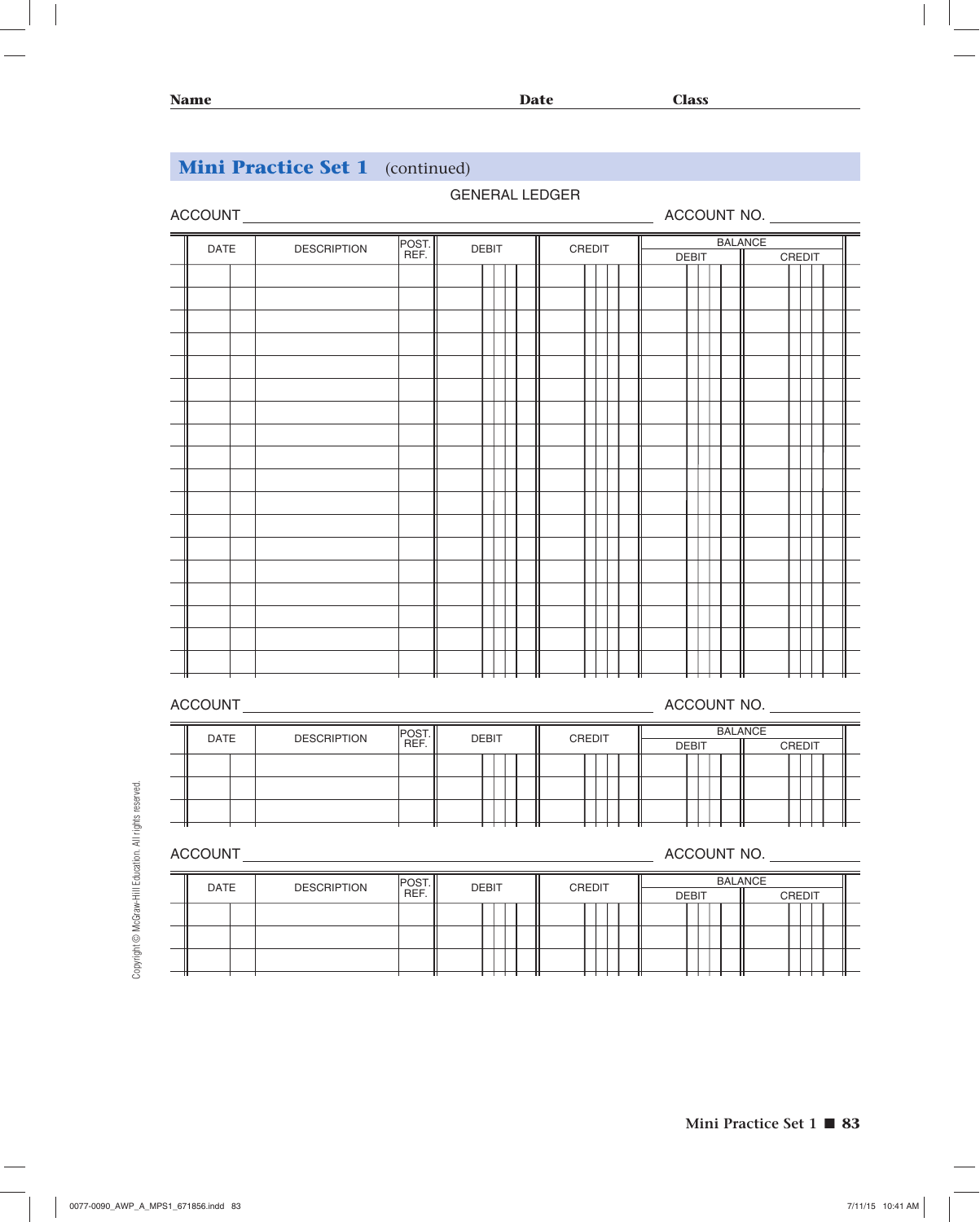| <b>Name</b> |                                        |               | <b>Date</b>  |        | <b>Class</b>                   |                    |
|-------------|----------------------------------------|---------------|--------------|--------|--------------------------------|--------------------|
|             | <b>Mini Practice Set 1</b> (continued) |               |              |        |                                |                    |
|             |                                        |               |              |        | ACCOUNT NO.                    |                    |
| <b>DATE</b> | <b>DESCRIPTION</b>                     | POST.         |              |        | <b>BALANCE</b>                 |                    |
|             |                                        | REF.          | <b>DEBIT</b> | CREDIT | <b>DEBIT</b>                   | CREDIT             |
|             |                                        |               |              |        |                                |                    |
|             |                                        |               |              |        |                                |                    |
|             |                                        |               |              |        |                                |                    |
|             |                                        |               |              |        | ACCOUNT NO.                    |                    |
| <b>DATE</b> | <b>DESCRIPTION</b>                     | POST.<br>REF. | <b>DEBIT</b> | CREDIT | <b>BALANCE</b>                 |                    |
|             |                                        |               |              |        | <b>DEBIT</b>                   | <b>CREDIT</b>      |
|             |                                        |               |              |        |                                |                    |
|             |                                        |               |              |        |                                |                    |
|             |                                        |               |              |        |                                |                    |
|             | <b>ACCOUNT ACCOUNT ACCOUNT</b>         |               |              |        | ACCOUNT NO.                    |                    |
| <b>DATE</b> | <b>DESCRIPTION</b>                     | POST.<br>REF. | <b>DEBIT</b> | CREDIT | <b>BALANCE</b><br><b>DEBIT</b> | <b>CREDIT</b>      |
|             |                                        |               |              |        |                                |                    |
|             |                                        |               |              |        |                                |                    |
|             |                                        |               |              |        |                                |                    |
| ACCOUNT     |                                        |               |              |        | ACCOUNT NO.                    |                    |
|             |                                        |               |              |        | <b>BALANCE</b>                 |                    |
| DATE        | <b>DESCRIPTION</b>                     | POST.<br>REF. | <b>DEBIT</b> | CREDIT | <b>DEBIT</b>                   | CREDIT             |
|             |                                        |               |              |        |                                |                    |
|             |                                        |               |              |        |                                |                    |
|             |                                        |               |              |        |                                |                    |
| ACCOUNT     |                                        |               |              |        | ACCOUNT NO.                    |                    |
|             |                                        |               |              |        |                                |                    |
| DATE        | <b>DESCRIPTION</b>                     | POST.<br>REF. | <b>DEBIT</b> | CREDIT | <b>BALANCE</b><br><b>DEBIT</b> | CREDIT             |
|             |                                        |               |              |        |                                |                    |
|             |                                        |               |              |        |                                |                    |
|             |                                        |               |              |        |                                |                    |
|             |                                        |               |              |        |                                |                    |
| ACCOUNT     |                                        |               |              |        | ACCOUNT NO.                    |                    |
| DATE        | <b>DESCRIPTION</b>                     | POST.<br>REF. | <b>DEBIT</b> | CREDIT | <b>BALANCE</b><br><b>DEBIT</b> | $\parallel$ CREDIT |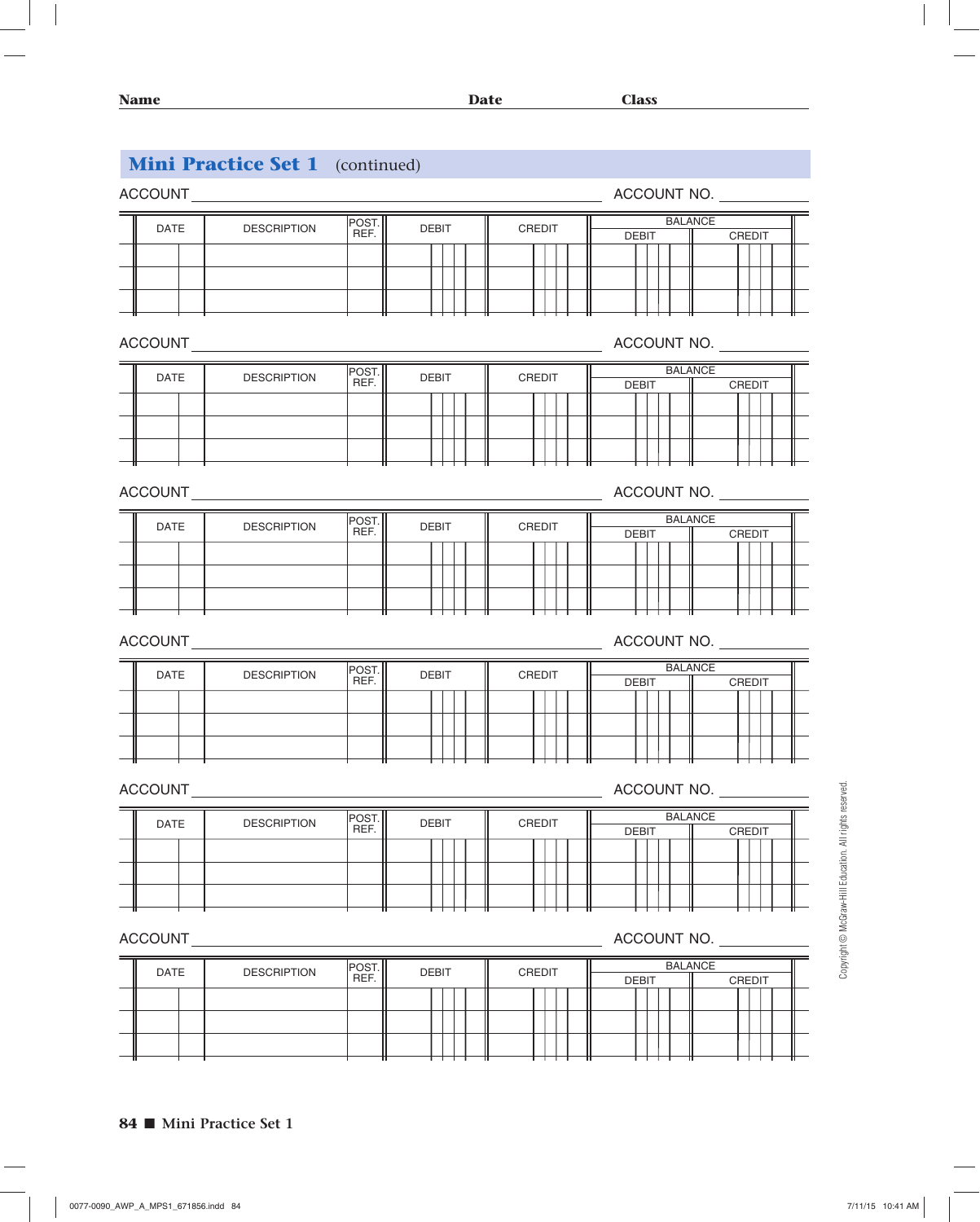# **Mini Practice Set 1** (continued) ACCOUNT ACCOUNT NO. DATE DESCRIPTION POST. POST. DEBIT CREDIT <u>DEBIT BALANCE</u><br>REF. DEBIT CREDIT DEBIT II DEBIT | CREDIT ACCOUNT ACCOUNT ACCOUNT ACCOUNT ACCOUNT ACCOUNT ACCOUNT ACCOUNT ACCOUNT ACCOUNT ACCOUNT ACCOUNT ACCOUNT ACCOUNT ACCOUNT ACCOUNT ACCOUNT ACCOUNT ACCOUNT ACCOUNT ACCOUNT ACCOUNT ACCOUNT ACCOUNT ACCOUNT ACCOUNT ACCOUNT ACCOUN DATE DESCRIPTION POST. POST. DEBIT CREDIT <u>DEBIT BALANCE</u><br>REF. DEBIT CREDIT DEBIT II DEBIT CREDIT ACCOUNT ACCOUNT NO. DATE DESCRIPTION POST. POST. DEBIT CREDIT <u>DEBIT BALANCE</u><br>REF. DEBIT CREDIT DEBIT II DEBIT **CREDIT** ACCOUNT ACCOUNT ACCOUNT ACCOUNT ACCOUNT NO. DATE DESCRIPTION POST. POST. DEBIT CREDIT <u>DEBIT BALANCE</u><br>REF. DEBIT CREDIT <u>DEBIT</u> DEBIT | CREDIT ACCOUNT ACCOUNT ACCOUNT ACCOUNT ACCOUNT ACCOUNT NO. DATE DESCRIPTION POST. POST. DEBIT CREDIT <u>DEBIT BALANCE</u><br>REF. DEBIT CREDIT DEBIT II DEBIT | CREDIT  $\overline{\phantom{a}}$ L,  $\overline{\phantom{0}}$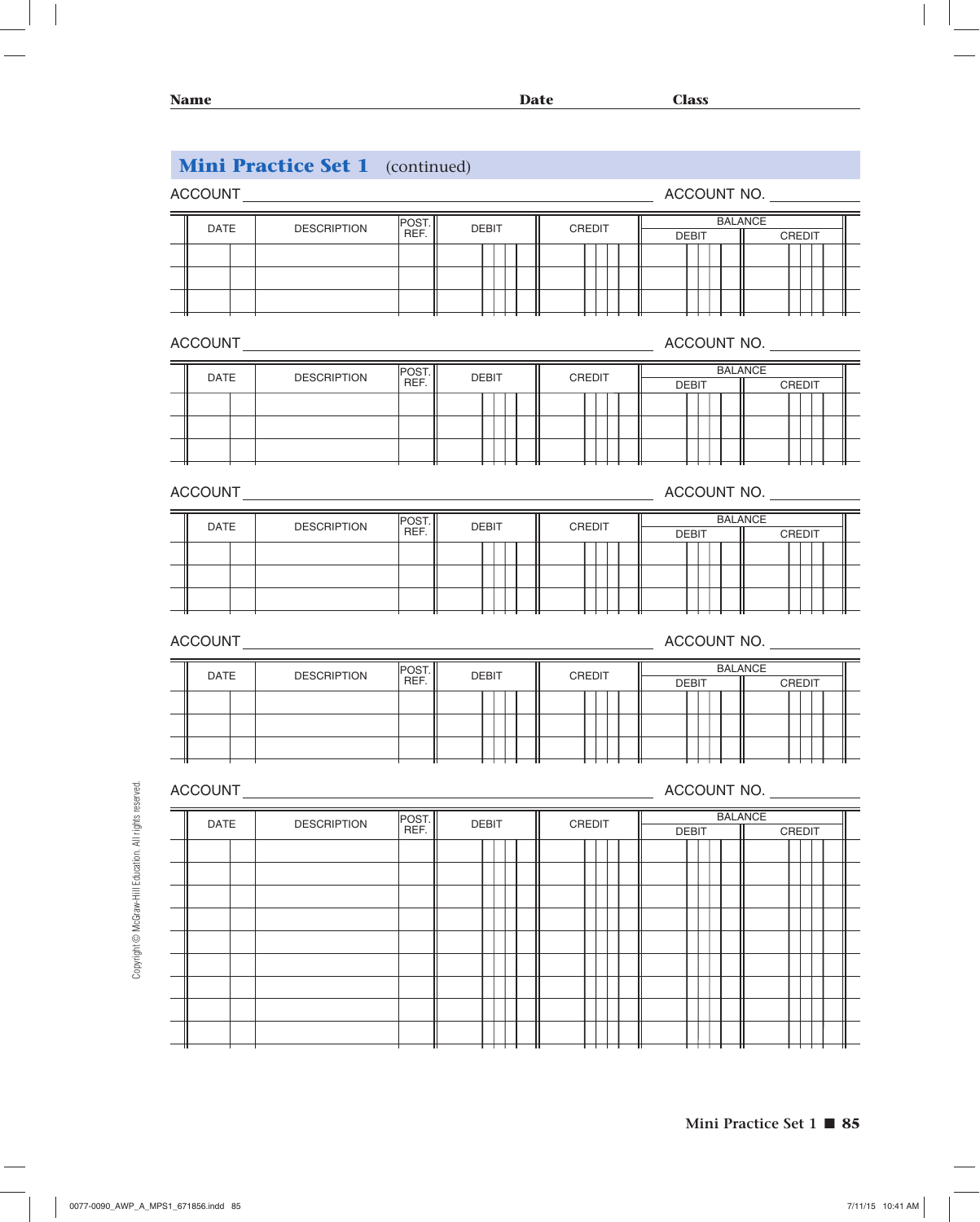| <b>ACCOUNT</b> | <u> 1989 - Jan Stern Stern Stern Stern Stern Stern Stern Stern Stern Stern Stern Stern Stern Stern Stern Stern Stern Stern Stern Stern Stern Stern Stern Stern Stern Stern Stern Stern Stern Stern Stern Stern Stern Stern Stern</u> |                |              |        | ACCOUNT NO.                              |
|----------------|--------------------------------------------------------------------------------------------------------------------------------------------------------------------------------------------------------------------------------------|----------------|--------------|--------|------------------------------------------|
| <b>DATE</b>    | <b>DESCRIPTION</b>                                                                                                                                                                                                                   | POST.<br>REF.  | <b>DEBIT</b> | CREDIT | <b>BALANCE</b><br><b>DEBIT</b><br>CREDIT |
|                |                                                                                                                                                                                                                                      |                |              |        | ACCOUNT NO.                              |
| <b>DATE</b>    | <b>DESCRIPTION</b>                                                                                                                                                                                                                   | POST.<br>REF.  | <b>DEBIT</b> | CREDIT | <b>BALANCE</b><br>CREDIT<br><b>DEBIT</b> |
| ACCOUNT        |                                                                                                                                                                                                                                      |                |              |        | ACCOUNT NO.                              |
| DATE           | <b>DESCRIPTION</b>                                                                                                                                                                                                                   | POST.<br>REF.  | <b>DEBIT</b> | CREDIT | <b>BALANCE</b><br><b>DEBIT</b><br>CREDIT |
| <b>ACCOUNT</b> | <u> 1980 - Andrea State Barbara, poeta esperanto-</u>                                                                                                                                                                                |                |              |        | ACCOUNT NO.                              |
| <b>DATE</b>    | <b>DESCRIPTION</b>                                                                                                                                                                                                                   | POST. <br>REF. | <b>DEBIT</b> | CREDIT | <b>BALANCE</b><br><b>DEBIT</b><br>CREDIT |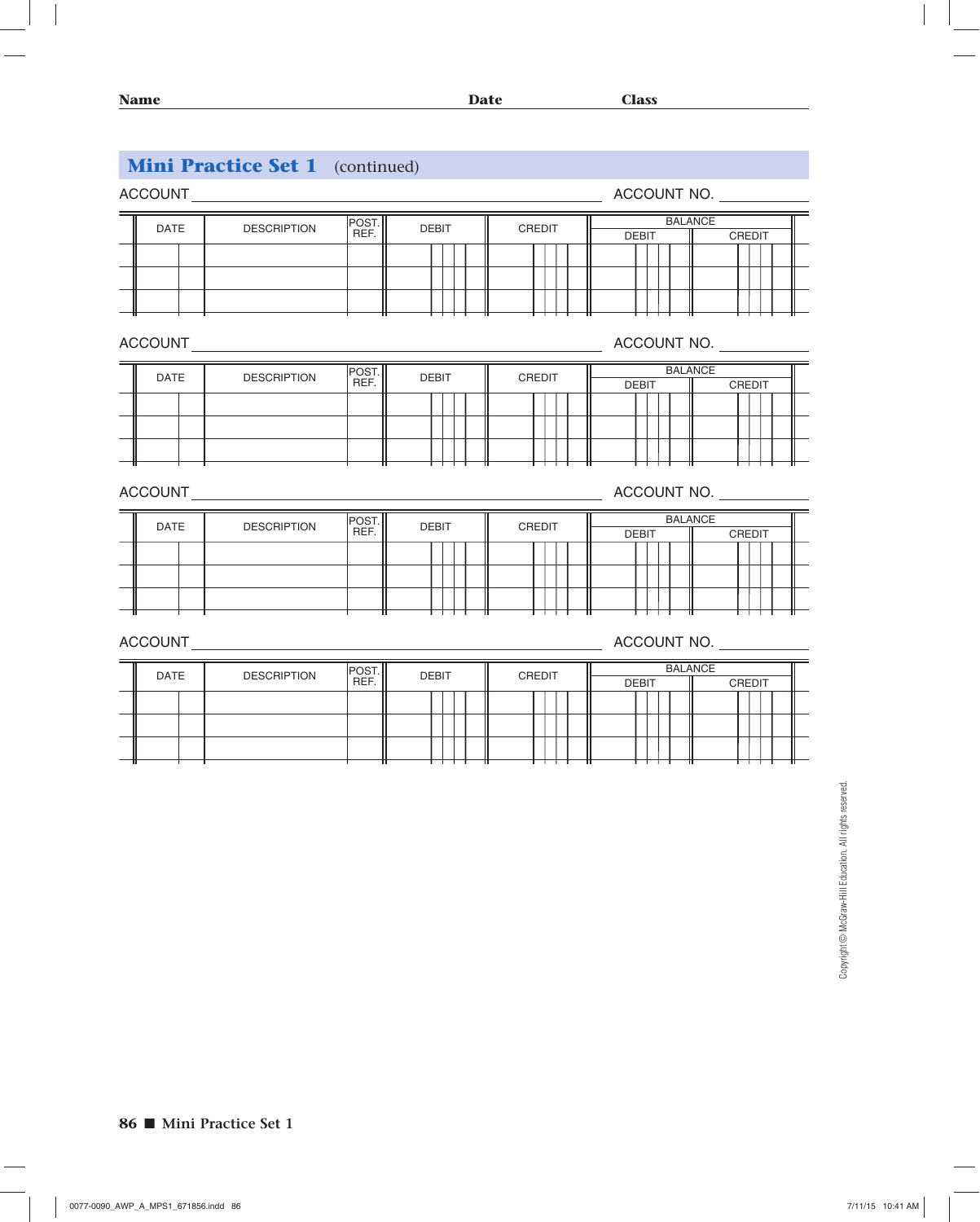

Copyright @ McGraw-Hill Education. All rights reserved. Copyright © McGraw-Hill Education. All rights reserved.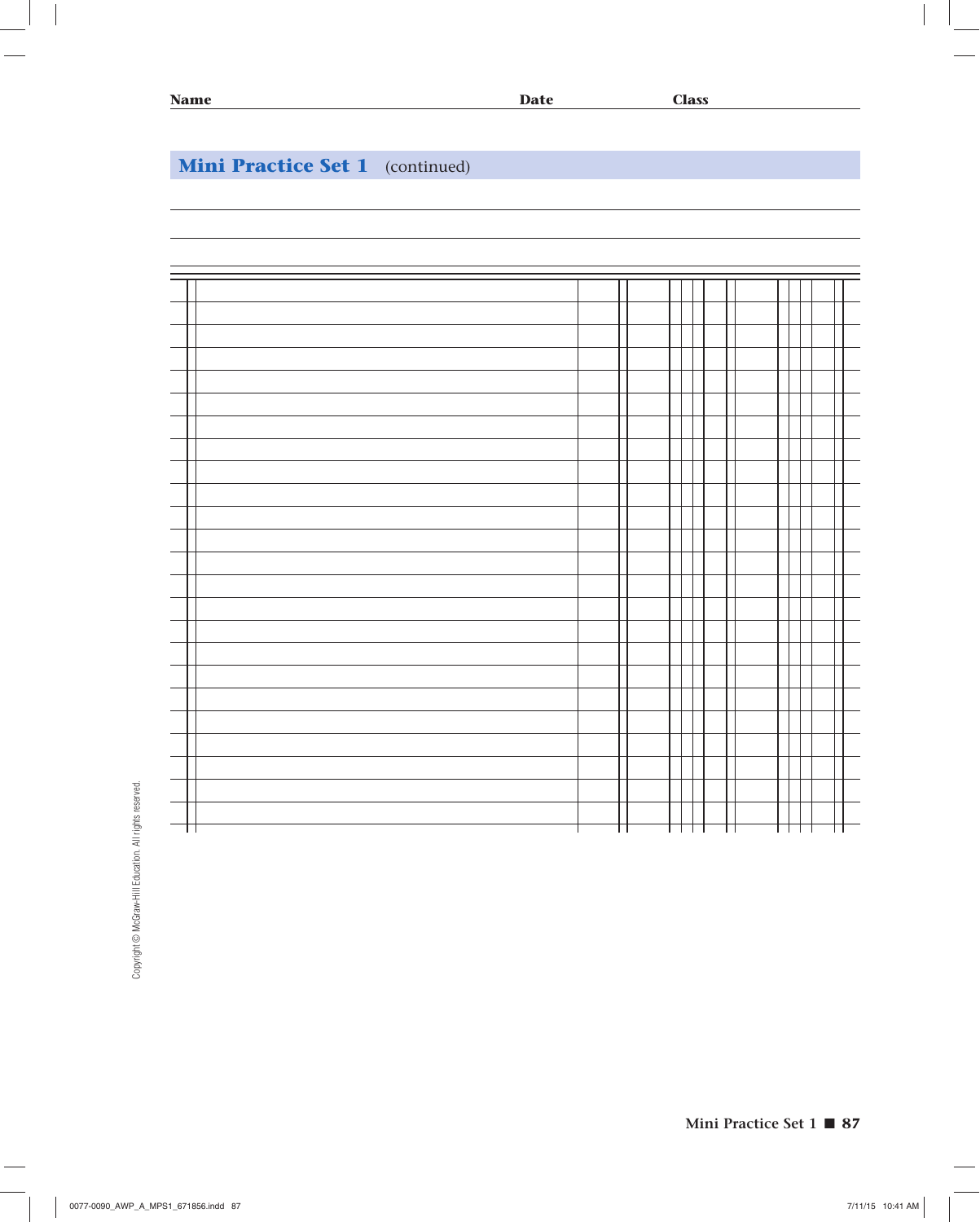| <b>Name</b>     |                                        |                                                                                                                     | <b>Date</b> | <b>Class</b> |  |
|-----------------|----------------------------------------|---------------------------------------------------------------------------------------------------------------------|-------------|--------------|--|
|                 |                                        |                                                                                                                     |             |              |  |
|                 |                                        |                                                                                                                     |             |              |  |
|                 | <b>Mini Practice Set 1</b> (concluded) |                                                                                                                     |             |              |  |
| <b>Analyze:</b> |                                        | <u> 1989 - Johann Barn, mars eta bainar eta baina eta baina eta baina eta baina eta baina eta baina eta baina e</u> |             |              |  |
|                 |                                        |                                                                                                                     |             |              |  |
|                 |                                        |                                                                                                                     |             |              |  |
|                 |                                        |                                                                                                                     |             |              |  |
|                 |                                        |                                                                                                                     |             |              |  |
|                 |                                        |                                                                                                                     |             |              |  |
|                 |                                        |                                                                                                                     |             |              |  |
|                 |                                        |                                                                                                                     |             |              |  |
|                 |                                        |                                                                                                                     |             |              |  |
|                 |                                        |                                                                                                                     |             |              |  |
|                 |                                        |                                                                                                                     |             |              |  |
|                 |                                        |                                                                                                                     |             |              |  |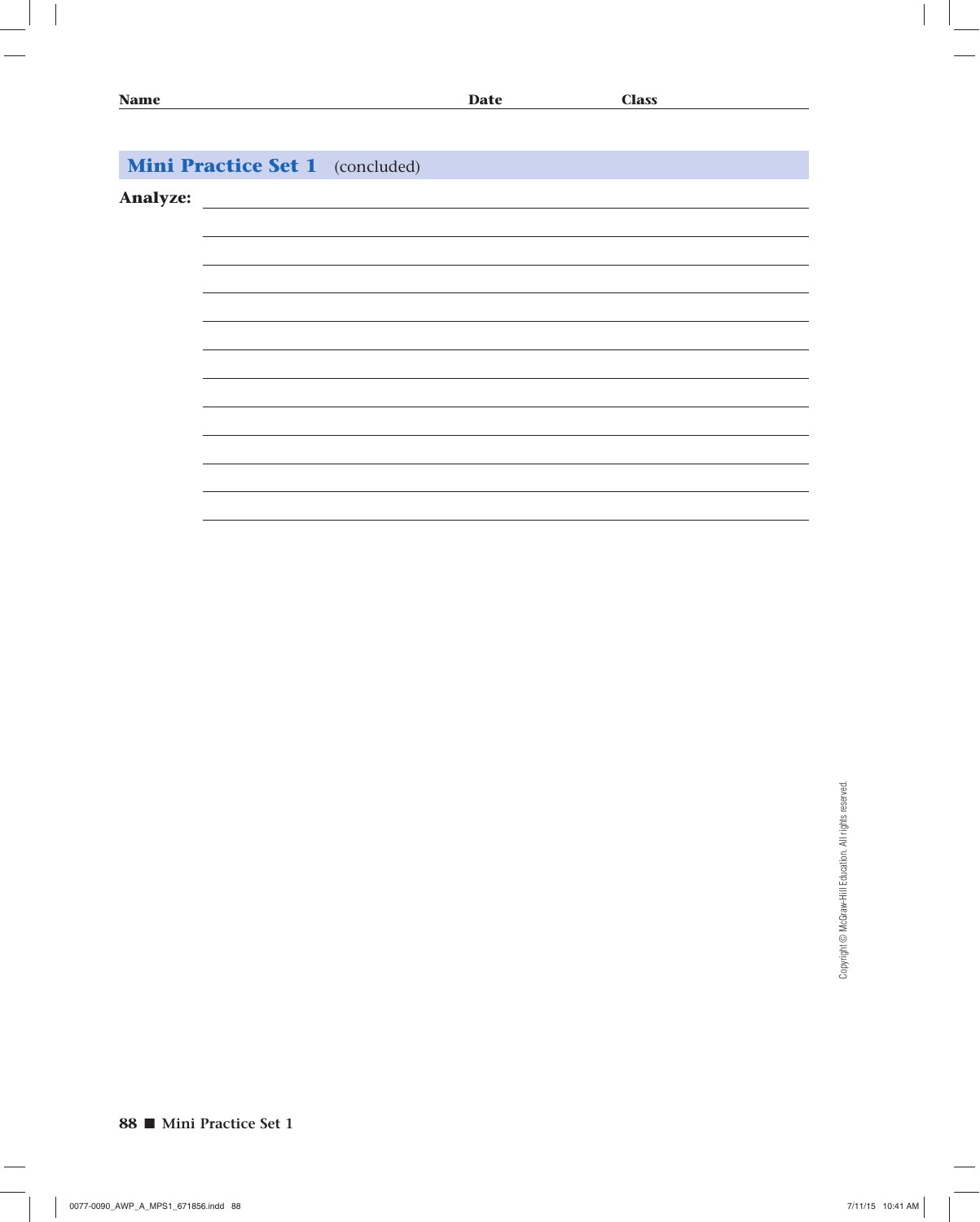# **MINI PRACTICE SET**

# **TechVision Web Design**

# **Audit Test**

**Directions:** *Use your completed solutions to answer the following questions. Write the answer in the space to the left of each question.*

- **1.** In the entry to record the May 1 transaction, which account was debited?
- **2.** Were assets increased, decreased, or unaffected by the May 3 transaction?
- **3.** What type of account is Web Server?
- **4.** Which account was credited in the May 9, 17, and 26 transactions?
- **5.** What account was credited for the purchase of the Web server on May 7?
- **6.** What was the source document for the May 17 transaction?
- **7.** How does the May 20 transaction affect the owner's capital account?
- **8.** Was Accounts Receivable— Sunshine Products increased or decreased by the transaction on May 21?
- **9.** What was the balance of Cash in Bank on May 27?
- **10.** What were the account numbers entered in the posting Reference column of the general journal for the May 25 transaction?
- **11.** Which account was debited to record the issue of Check 110?
- **12.** What is the ending balance of the Utilities Expense account?
- **13.** Has the amount owed to Office Systems been paid off?
- **14.** How many transactions recorded during May affected the Cash in Bank account?

Copyright © McGraw-Hill Education. All rights reserved Copyright © McGraw-Hill Education. All rights reserved.